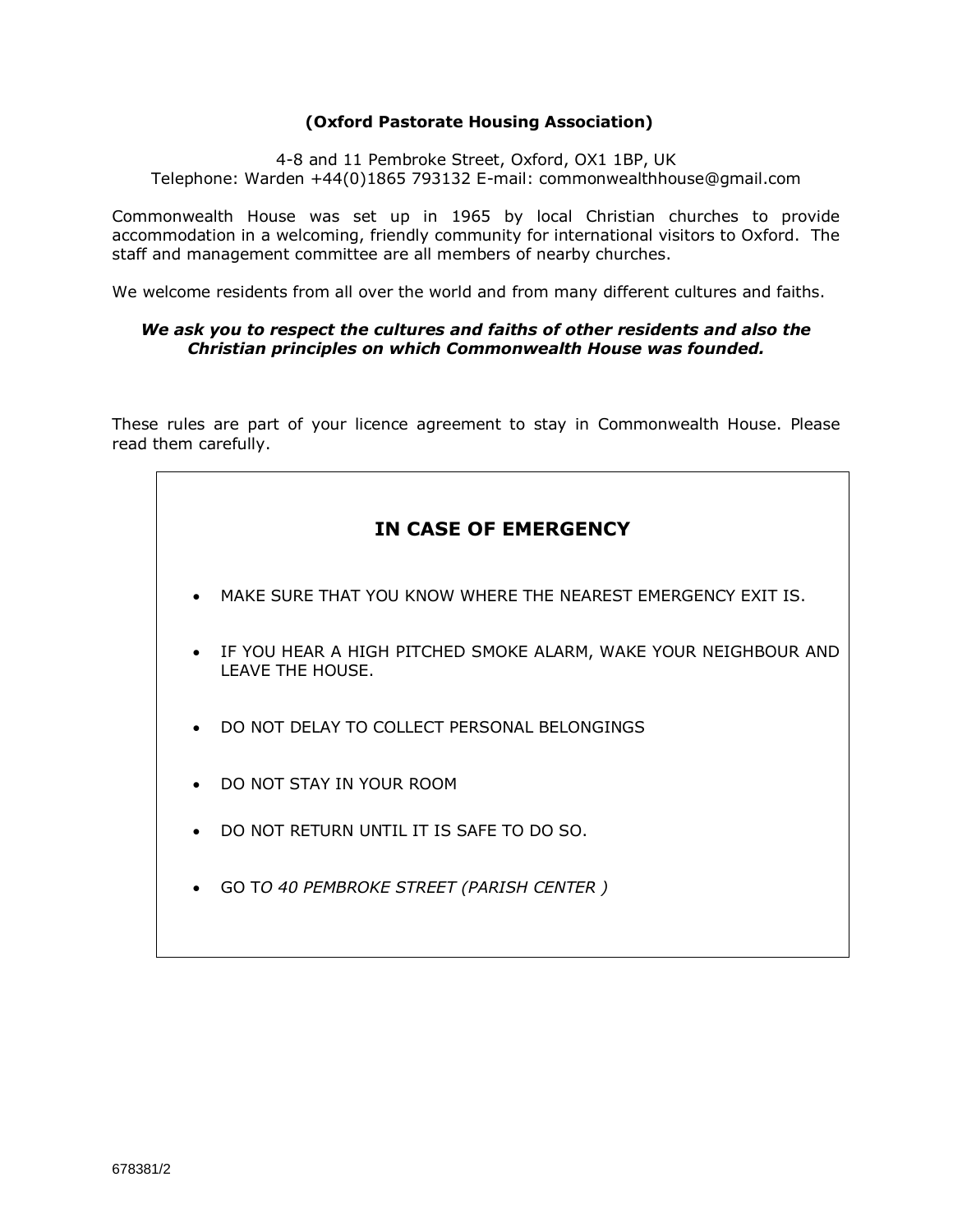# **HOUSE RULES**

#### 1. **No smoking in Commonwealth House**

*Smoking injures personal health and the health of others. It also leaves an unpleasant smell and is a fire risk. You must not smoke in your room or in the communal areas. If you smoke in your room the Warden will ask you to leave the house.* 

#### 2. **Do not use incense candles or any open flames.**

*Candles and open flames are a fire risk and must not be used.*

#### 3. **Please do not make a noise by playing loud music, TV and radio, or talking loudly especially after 10pm.**

*Your neighbours need quiet to study and sleep. If you are disturbed tell the Warden.*

#### 4. **If you invite in visitors you are responsible for the way they behave. They should leave by 11pm. You must inform the Warden if a visitor is to stay in your room overnight.**

*Visitors at night may disturb your neighbours and make them feel unsafe. It is necessary to know who is likely to be present at night in case of fire. Only your husband or your wife and direct family members can stay in the room overnight.* 

5. **You must not keep animals in your room.**

#### 6. **Please act in a way that respects other residents and do not commit any act that is against the law.**

#### 7. **You must not carry on a business from your room.**

We are licenced for residential use only

#### 8. **Please pay your licence fee on time. The licence fee is normally paid in the first half of each month for the whole month. Breakfast is complimentary and offered only at the advertised times.**

*If you cannot pay the licence fee you must tell the Warden your problems in confidence, so the situation can be managed. Sometimes there are problems in getting money from home, and you may not be used to handling money in a foreign culture. If you do not pay we may ask you to leave the House. We are a non-profit making association and depend completely on the licence fee you pay.*

#### 9. **Please look after your keys and ensure that your room door and the outside House door are tightly shut when you leave.**

*We must keep everyone in the House safe. We are in a busy city-centre location, and*  in the evenings a thief may look for a way to enter. Please tell the Warden *immediately if there are problems.*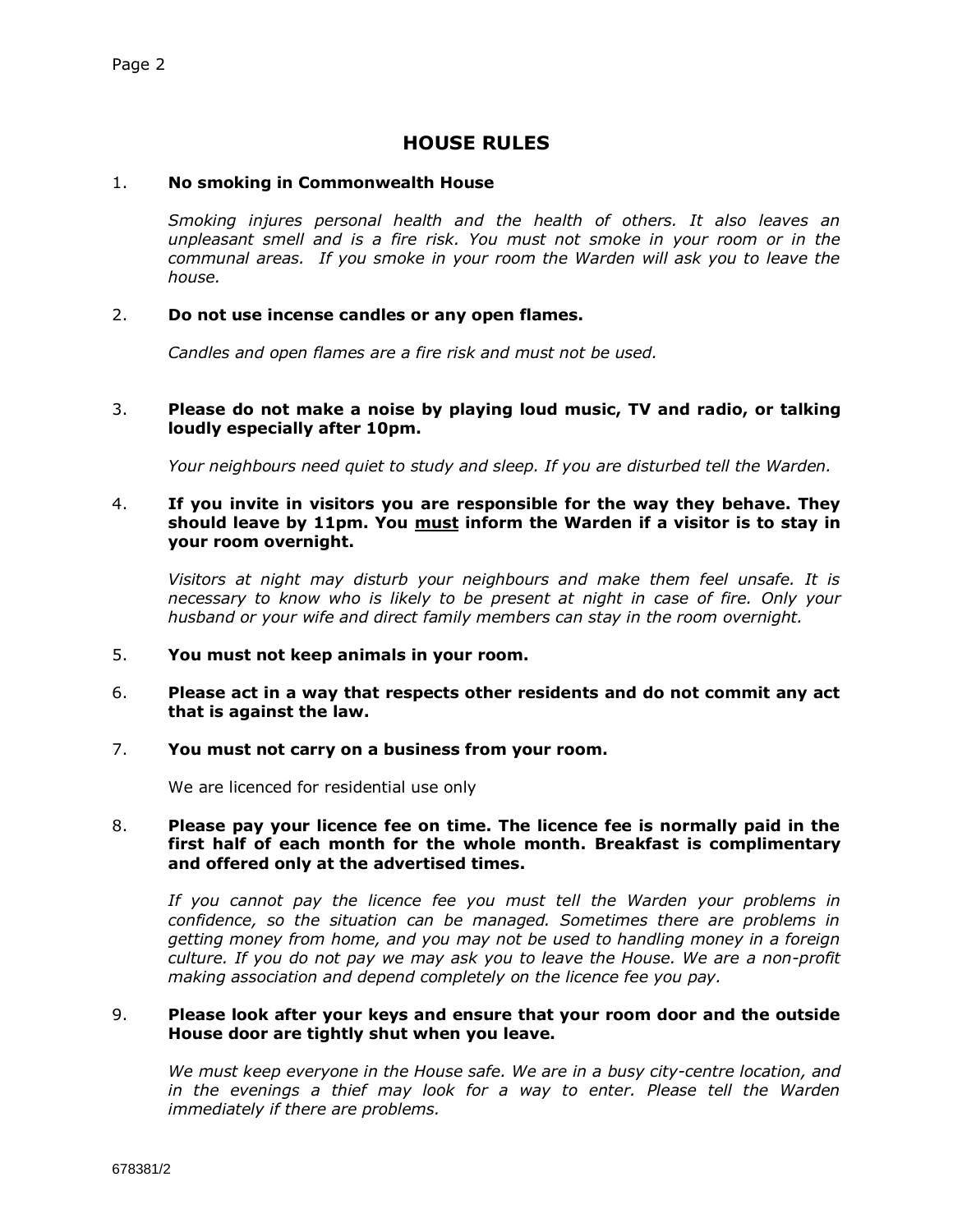- 10. **Please help us to look after the House and keep it clean and tidy.**
	- **10.1. Please keep your room clean and tidy and the toilets and the kitchens in the clean and tidy condition in which you would wish to find them yourself. Remove any hairs and leave the shower cubicle clean for the next person.**

*We employ part-time cleaners. They are not employed to wash dishes, etc. Problems arise because not all residents are careful and wash up and put away cooking equipment or to leave shower and toilet rooms clean and dry.*

#### **10.2. Please do not alter or damage the decoration of your room.**

*Sticky paper will damage the walls of your room. Buy Blu-tack or ask the Warden if you want to put some pictures on the wall. Please do not alter the building or furniture in any way. If you damage anything, please inform the Warden.*

#### **10.3. Melt the ice off your refrigerator at least once a month.**

*This makes it more efficient and costs you less.*

#### **10.4. Do not leave clothing or towels or any other object directly on the electric storage heater or other heaters.**

*It will over-heat, melt its safety fuse or stop working.*

## **10.5. Please be careful with the use of gas or electricity. It can be dangerous.**

*Please do not attempt to open or adjust electrical appliances if they do not work or may be unsafe. In Britain only qualified personnel are allowed to do this by law.*

**Please help us to look after the House and keep it clean and tidy**

 **Please wash clothes in the laundry only and dry them there. It is not allowed to dry clothes in your room.**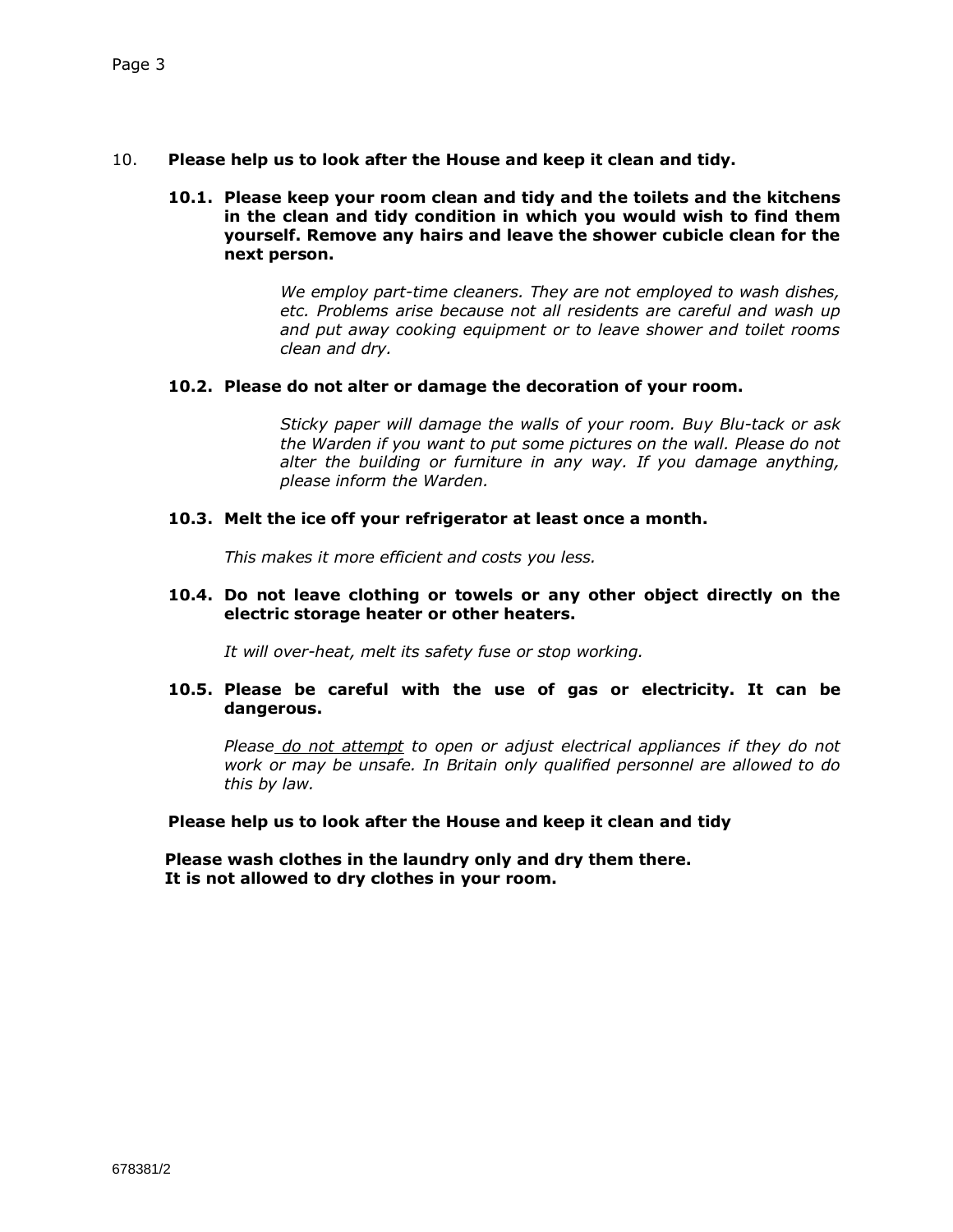# **Other information**

- 1. The Warden is normally in his office of House No.11 Pembroke St. from Monday to Friday usually 8am to 4pm.
- 2. There are coin operated washing and drying machines in the basement of Houses 5 and 7.
- 3. There is a Common Room (club room) in the basement of No.11 Pembroke Street for relaxation with television and newspapers.
- 4. We run a social programme such as visits and parties run by residents. Details are posted in the hall of No.11 Pembroke St.

# **Frequently asked Questions**

## **a. What happens if I lose the keys?**

*Please tell the Warden as soon as possible and he will get replacements. You will have to cover the cost of this. Do not lend your keys to others or have copies made. Keep in mind the security of the House at all times.*

## **b. How long can I stay?**

*The Licence to occupy the room is normally on a monthly basis. We aim to provide short term accommodation of up to a year and not long term residence. Normally students stay to the end of the academic year or the end of their course. The Warden has discretion whether he lets you continue to stay. If you want leave before you have to give 28 days' notice or pay for the time you are leaving earlier.* 

## **c. How can I complain?**

*If you have a difficulty such as a noisy neighbour or the window will not open or the shower is dirty, see the Warden or Warden's Deputy as soon as possible. We employ someone who*  fixes most things to do with the building. However if the Warden is unable to solve the *problem you may write to the Chairperson of the Housing Association whose name and address are on the notice board in the hall of No.11 Pembroke Street.*

## **d. Can the Warden come in my room when I am not there?**

*Yes he can to see about repairs and to check the electric coin meter.*

## **e. Do I have to pay Council Tax?**

*The House covers any Council Tax costs.*

## **f. Can I let my room to other people?**

*Yes with the written permission of the warden, limited to 4 weeks for personal holidays only e.g going home. Please do not carry on a business from your room. The room is for living only.*

## **g. Can I keep by bicycle here?**

*Yes, as long as there is enough room in the shed at the back of No.11 or outside on the south side of the House. It is best to lock your bicycle to something solid and remove the lights if possible.*